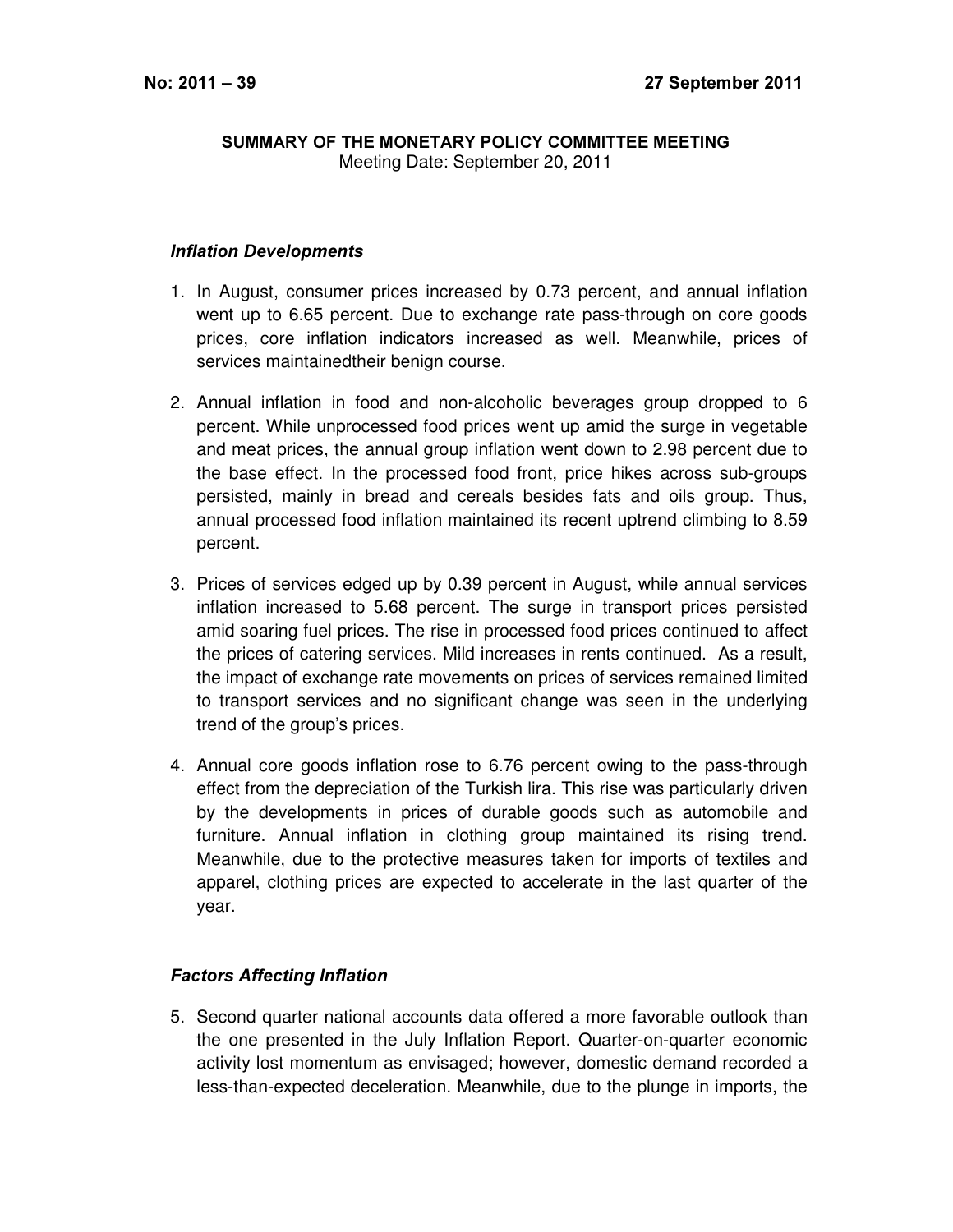contribution of net exports to quarterly growth turned out to be positive as envisaged.

- 6. Recent data releases suggest that there will be a notable reduction in economic growth in the second half of the year. Having contracted for five consecutive months, industrial production in seasonally adjusted figures recovered in July. The Committee noted that this increase in July did not reflect the trends of the recent period marked by intensifying global problems.Indeed,leading indicators forproduction and orders point that the slowdown in economic activity will become more pronounced as of August. The persistingdecline in the capacity utilization rate in the July-August period compared to the second quarter average indicates that the slowdown in the activity of manufacturing industry continues.
- 7. External demand remains weak.The downward revision of growth forecasts for the US and the euro area points to a deteriorating outlook for the global economy. Referring to themounting uncertainties over growth in the world economy, the Committee noted that despite the competitiveness gains due to the exchange rate movements, global problems would continue to restrain external demand.
- 8. Final domestic demand continues to slow down.Due to the depreciation in the Turkish lira, the demand for durable goods, particularly automobile sales, is expected to continue to weaken. The weakcourse of consumer confidence supports this outlook. Declining capacity utilization rates and escalating uncertainty for demand pose a downside risk on investments. All these developments signal that the slowdown in domestic demand will continue.
- 9. Seasonally-adjusted unemployment rates, which went up due to the deceleration in employment in May, remained flat in June. During this period, employment posted an increase in services and construction sectors, but decreased in the industrial sector in line with expectations. Leading indicators show that this slowdown in industrial employment will continue.

## **Monetary Policy and Risks**

10.The Committee has noted that core inflation may continue to rise in the shortterm. It was indicated that the pass-through from exchange rates to domestic prices would be observed especially in core goods prices. The Committee stated that, although headline inflation will fall in September owing to the base effect from unprocessed food prices, itmay exceed the target significantly at the end of the year due to the pass-through effect. However, due to the slowdown in economic activity, it is expected that the second round effects of exchange rate movements would be limited, and thus the increase in inflation would be temporary. Accordingly, the Committee has indicated that inflation outlook for the end of 2012 is consistent with the 5 percent target.